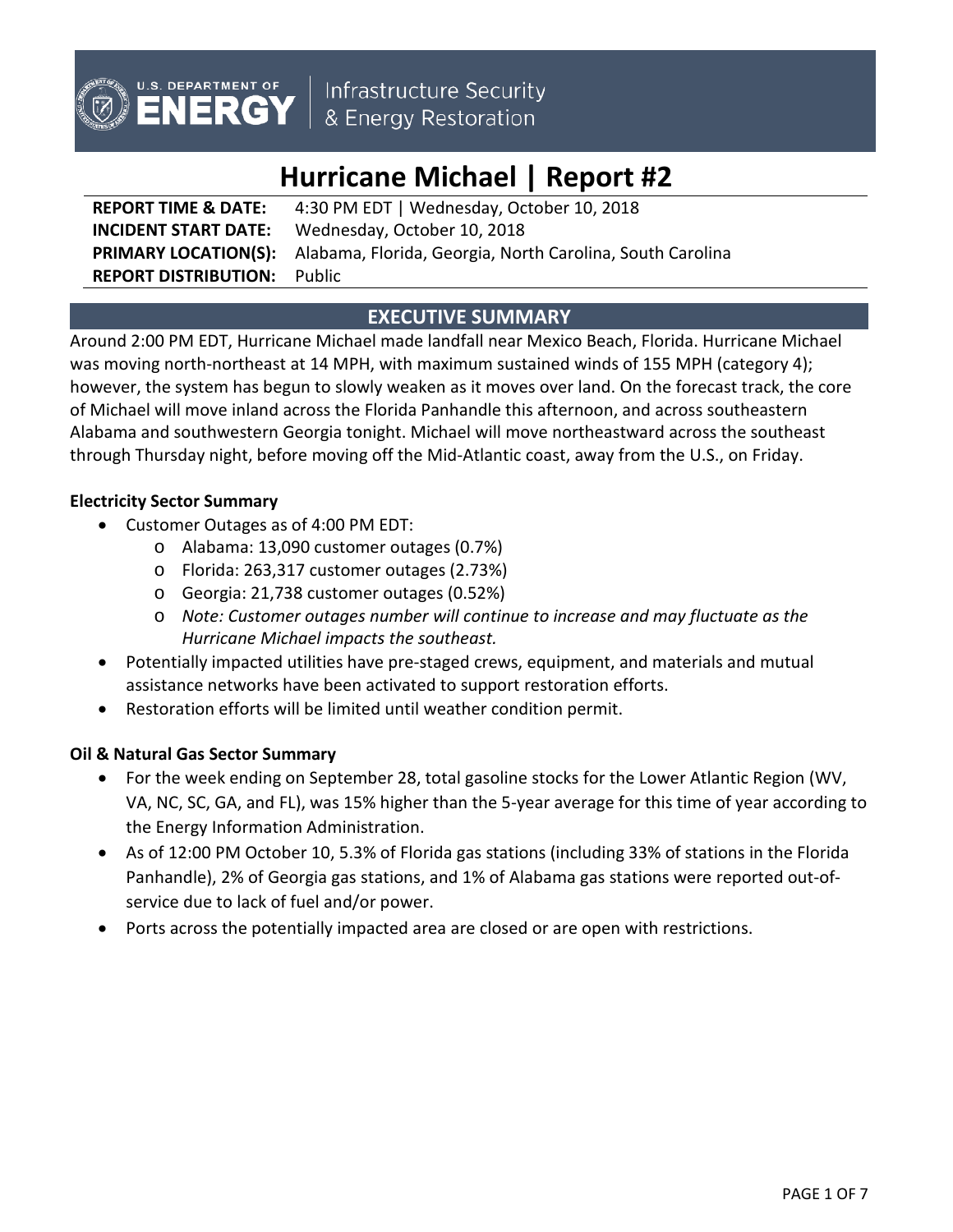# **HURRICANE MICHAEL**

Around 2:00 PM EDT, Hurricane Michael made landfall near Mexico Beach, Florida. Hurricane Michael was moving north-northeast at 14 MPH, with maximum sustained winds of 155 MPH (category 4); however, the system has begun to slowly weaken as it moves over land. Hurricane-force winds extend outward up to 45 miles from the center and tropical storm-force winds extend outward up to 175 miles. On the forecast track, the core of Michael will move inland across the Florida Panhandle this afternoon, and across southeastern Alabama and southwestern Georgia tonight. Michael will move northeastward across the southeast through Thursday night, before moving off the Mid-Atlantic coast, away from the U.S., on Friday.

Michael is forecast to produce 4 to 8 inches of rain, with isolated totals up to 12 inches, across the Florida Panhandle and Big Bend, southeast Alabama, and portions of southwest and central Georgia through Friday. Michael is forecast to produce 3 to 6 inches of rain, with isolated totals up to 8 inches, across the remainder of Georgia, the Carolinas, and southern Virginia, with 1 to 3 inches in the Mid-Atlantic and southern New England.

Michael is also forecast to continue to produce significant storm surge. If peak surge occurs during high-tide, Michael may produce a storm surge of 9 to 14 feet between Tyndall Air Force Base, Florida and Aucilla River, Florida; 6 to 9 feet from Tyndall Air Force Base to the Okaloosa/Walton County Line and from the Acuilla River to Cedar Key, Florida and 4 to 6 feet across other portions of the tropical storm warning area.

A hurricane warning remains in effect from the Alabama/Florida border to Suwanee River, Florida. A tropical storm warning is in effect from the Suwanee River, Florida to Chassahowitzka, Florida, as well as north of Fernandina Beach, Florida to Duck, North Carolina, including the Pamlico and Albemarle Sounds. Hurricane and tropical storm warnings extend inland across southeastern Alabama, southern and eastern Georgia, and southeastern South Carolina and North Carolina.



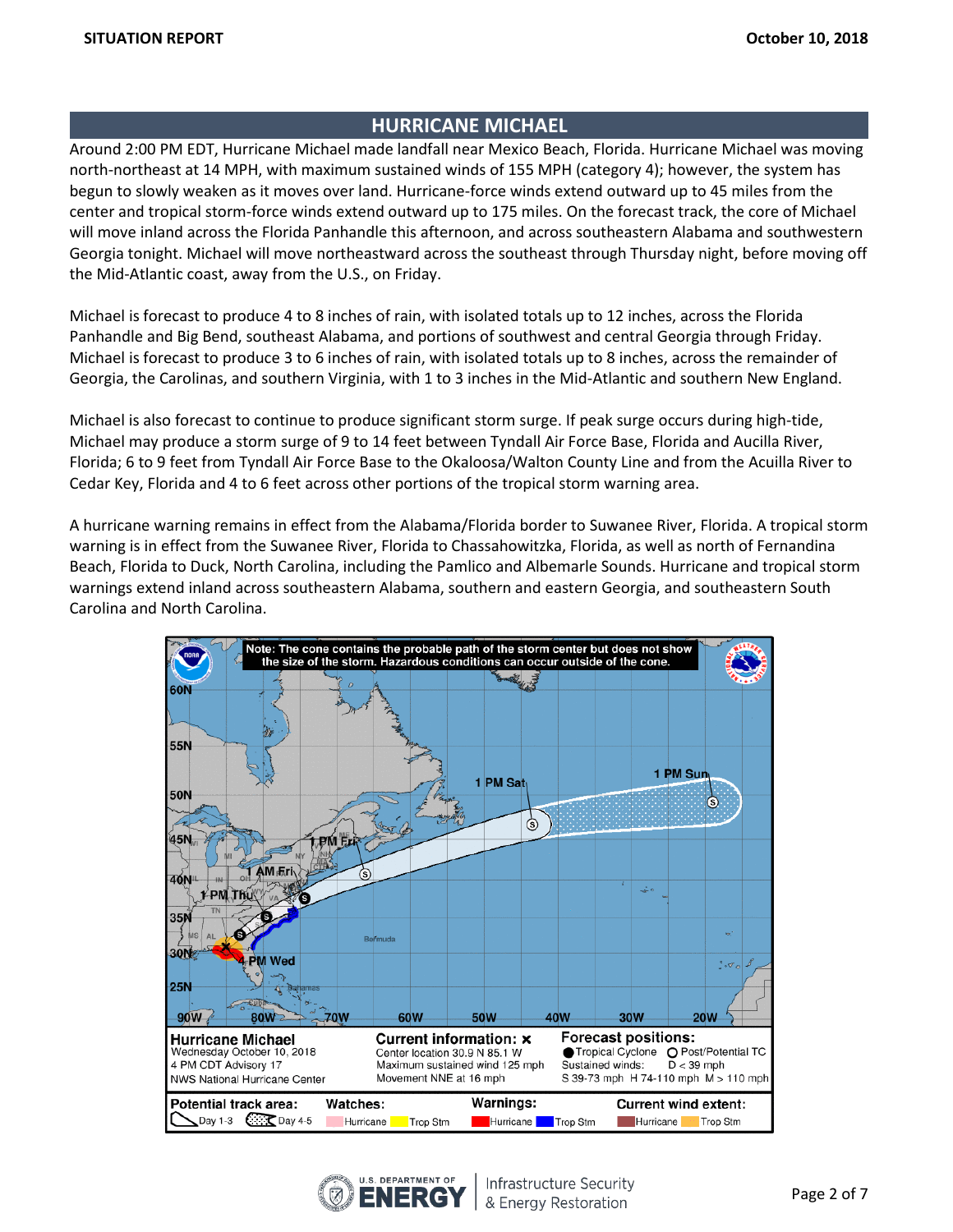# **ELECTRICITY SECTOR**

#### **POWER OUTAGES**



| ELECTRICITY OUTAGES AS OF 4:00 PM EDT 10/10/2018 |                          |                                   |                         |  |  |
|--------------------------------------------------|--------------------------|-----------------------------------|-------------------------|--|--|
|                                                  | <b>Current Confirmed</b> | <b>Percent of Total Customers</b> | 24-Hour Peak            |  |  |
| <b>Impacted State</b>                            | <b>Customer Outages</b>  | in State without Power            | <b>Customer Outages</b> |  |  |
| Alabama                                          | 13,909                   | 0.7%                              | 13,909                  |  |  |
| Florida                                          | 263,317                  | 2.73%                             | 263,317                 |  |  |
| Georgia                                          | 21,738                   | 0.52%                             | 21,738                  |  |  |
| <b>Total</b>                                     | 298,964                  |                                   |                         |  |  |

*\*There is no sum of the Peak Customer Outage column because peaks for individual utilities occur at different times; a total would not reflect peak outages.*

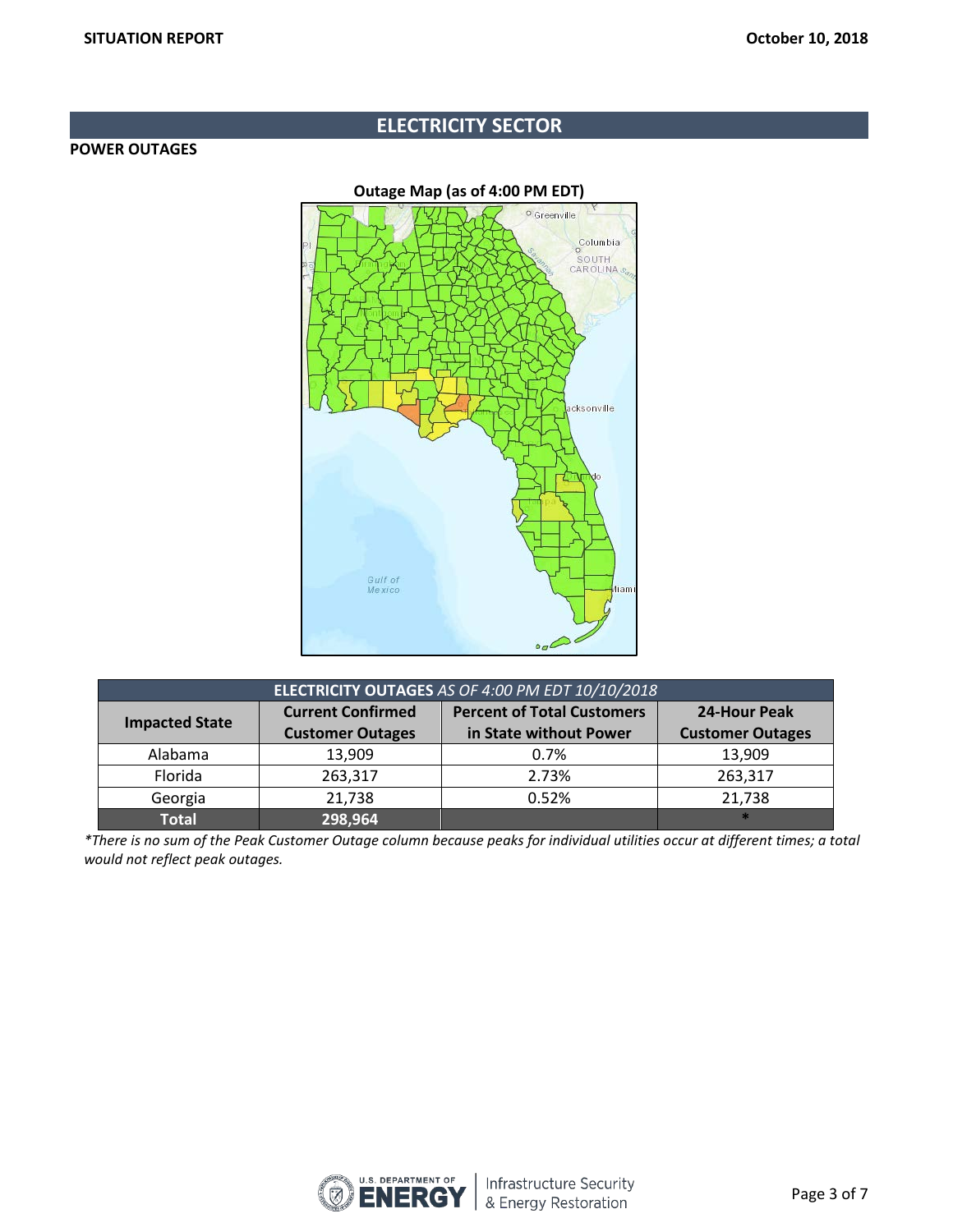### **ELECTRICITY IMPACTS & RESTORATION EFFORTS**

- Restoration efforts and damage assessments will be limited until the storm has passed and weather conditions permit. Crews are unable to operate in heavily flooded areas and when wind speeds are greater than 30 MPH.
- Potentially affected utilities have prepositioned crews, materials, and equipment to begin restorations as conditions permit.
- Mutual aid networks have been activated and crews from utilities across the country are preparing to support restoration efforts.
	- o This workforce includes crews from and support personnel from 24 states, including personnel from the potentially impacted companies, contractor resources, and additional workers from mutual assistance partners. Additional electric companies outside of the storm zone continue to monitor and assess the situation and are ready to provide assistance.

#### *Florida*

|                                         |         |  | 263,317 Customer Outages $\vert \phi \rangle$ >100% since Oct 10, 8:00 AM EDT | 263,317 24-hr Peak Outages |  |
|-----------------------------------------|---------|--|-------------------------------------------------------------------------------|----------------------------|--|
| <b>Significantly Impacted Utilities</b> |         |  |                                                                               |                            |  |
|                                         |         |  | o Gulf Power (Southern Company): 122,936 Customer Outages                     |                            |  |
|                                         |         |  | o Duke Energy Florida: 31,698 Customer Outages                                |                            |  |
|                                         | $\circ$ |  | Tallahassee Electric: 48,806 Customer Outages                                 |                            |  |

o Talquin Electric Coop: 35,337 Customer Outages

## *Georgia*

|                                         | 21,738 Customer Outages $\vert \phi \rangle$ >100% since Oct 10, 8:00 AM EDT | 21,738 24-hr Peak Outages |  |  |  |
|-----------------------------------------|------------------------------------------------------------------------------|---------------------------|--|--|--|
| <b>Significantly Impacted Utilities</b> |                                                                              |                           |  |  |  |
|                                         | $\sim$ Consaig Dougs: 12.022 Customas Outpace                                |                           |  |  |  |

- o Georgia Power: 13,023 Customer Outages
- o Grady EMC: 7,357 Customer Outages

## *Alabama*

|  | 13,909 Customer Outages $\begin{array}{ c c c c }\n\hline\n\text{^1} > 100\%$ since Oct 10, 8:00 AM EDT $\begin{array}{ c c c c }\n\hline\n\text{13,909 24-hr Peak Outages}\n\hline\n\end{array}$ |  |
|--|---------------------------------------------------------------------------------------------------------------------------------------------------------------------------------------------------|--|
|--|---------------------------------------------------------------------------------------------------------------------------------------------------------------------------------------------------|--|

- **Significantly Impacted Utilities**
	- o Wiregrass Electric Coop: 7,204 Customer Outages
	- o Alabama Power Co: 6,263 Customer Outages

# **BACKGROUND AND PREPARATIONS**

• The affected area is served by several utilities, including investor owned utilities, municipal utilities, and cooperative utilities. The three associations that represent these unities and manage the mutual assistance networks, Edition Electric Institute (EEI), American Public Power Association (APPA), and the National Rural Electric Cooperative Association (NRECA), have been in regular contact with DOE, the potentially affected entities, and their mutual assistance networks.

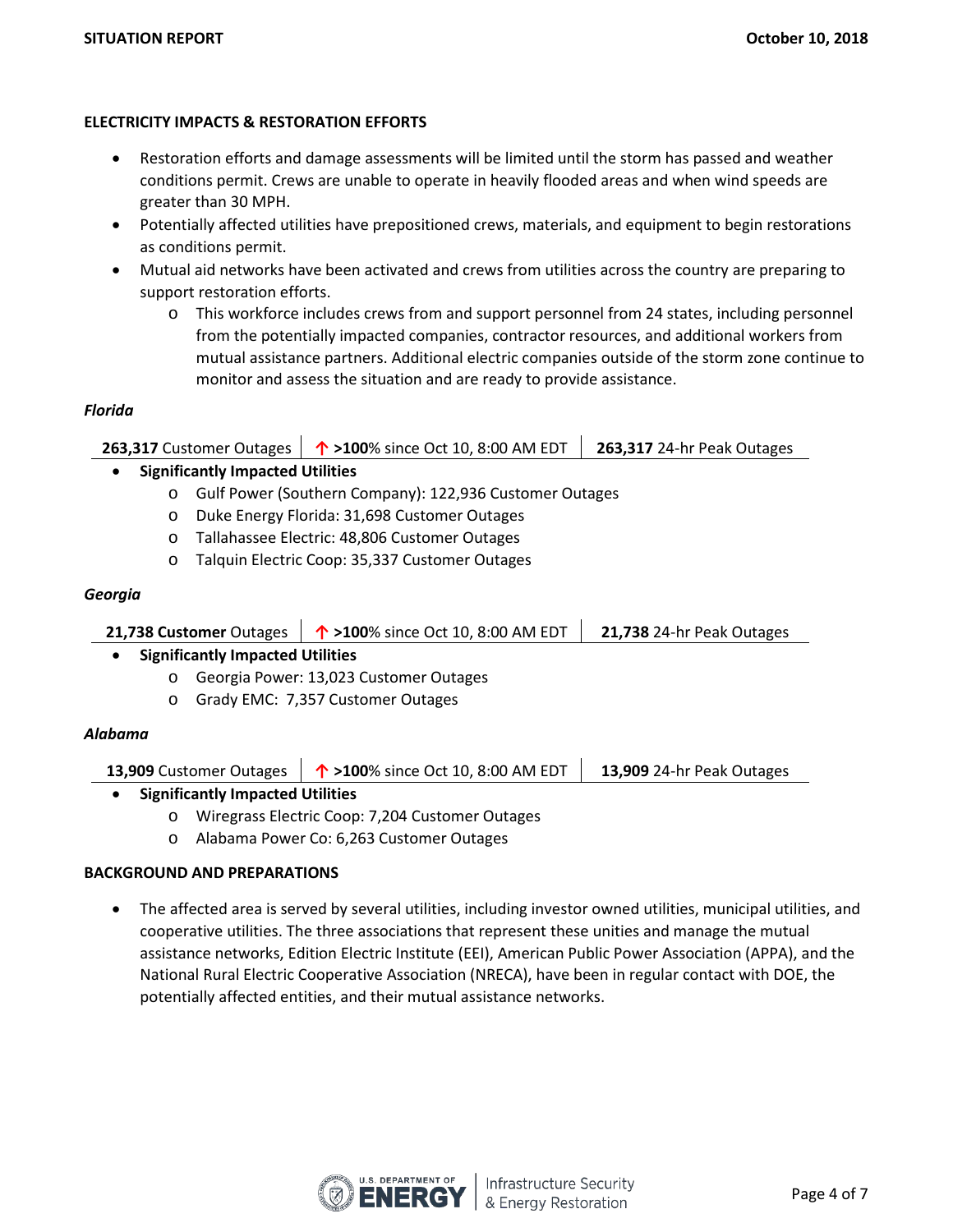# **OIL & NATURAL GAS SECTOR**

**OIL AND NATURAL GAS SECTOR OVERVIEW**

The map below highlights the petroleum fuels supply chain in the area threatened by Hurricane Michael.



#### **OFFSHORE PRODUCTION AND OIL & GAS PLATFORMS**

• As of 12:30 PM EDT, October 10, 718,877 b/d (42.3%) of the oil production and 812 MMcf/d (31.7%) of the natural gas production in the federally administered areas of the U.S. Gulf of Mexico are shut-in, according to estimates by the Bureau of Safety and Environmental Enforcement (BSEE).

|                         | U.S. Gulf of Mexico Oil & Gas Production Status<br>as of 12:30 PM EDT 10/10/2018 |                             |                             |                             |  |  |
|-------------------------|----------------------------------------------------------------------------------|-----------------------------|-----------------------------|-----------------------------|--|--|
| <b>Production</b>       | <b>Pre-Event</b>                                                                 | Shut-In<br>(10/08)          | Shut-In<br>(10/09)          | Shut-In<br>(10/10)          |  |  |
| Crude Oil (b/d)         | 1,700,000                                                                        | 324,190                     | 670,831                     | 718,877                     |  |  |
| Natural Gas (MMcf/d)    | 2,560                                                                            | 284                         | 726                         | 812                         |  |  |
| <b>Infrastructure</b>   | <b>Pre-Event</b><br>Count                                                        | <b>Evacuated</b><br>(10/08) | <b>Evacuated</b><br>(10/09) | <b>Evacuated</b><br>(10/10) |  |  |
| <b>Manned Platforms</b> | 687                                                                              | 10                          | 75                          | 89                          |  |  |
| <b>Rigs</b>             | 37                                                                               | 5                           | 11                          |                             |  |  |

Source: BSEE

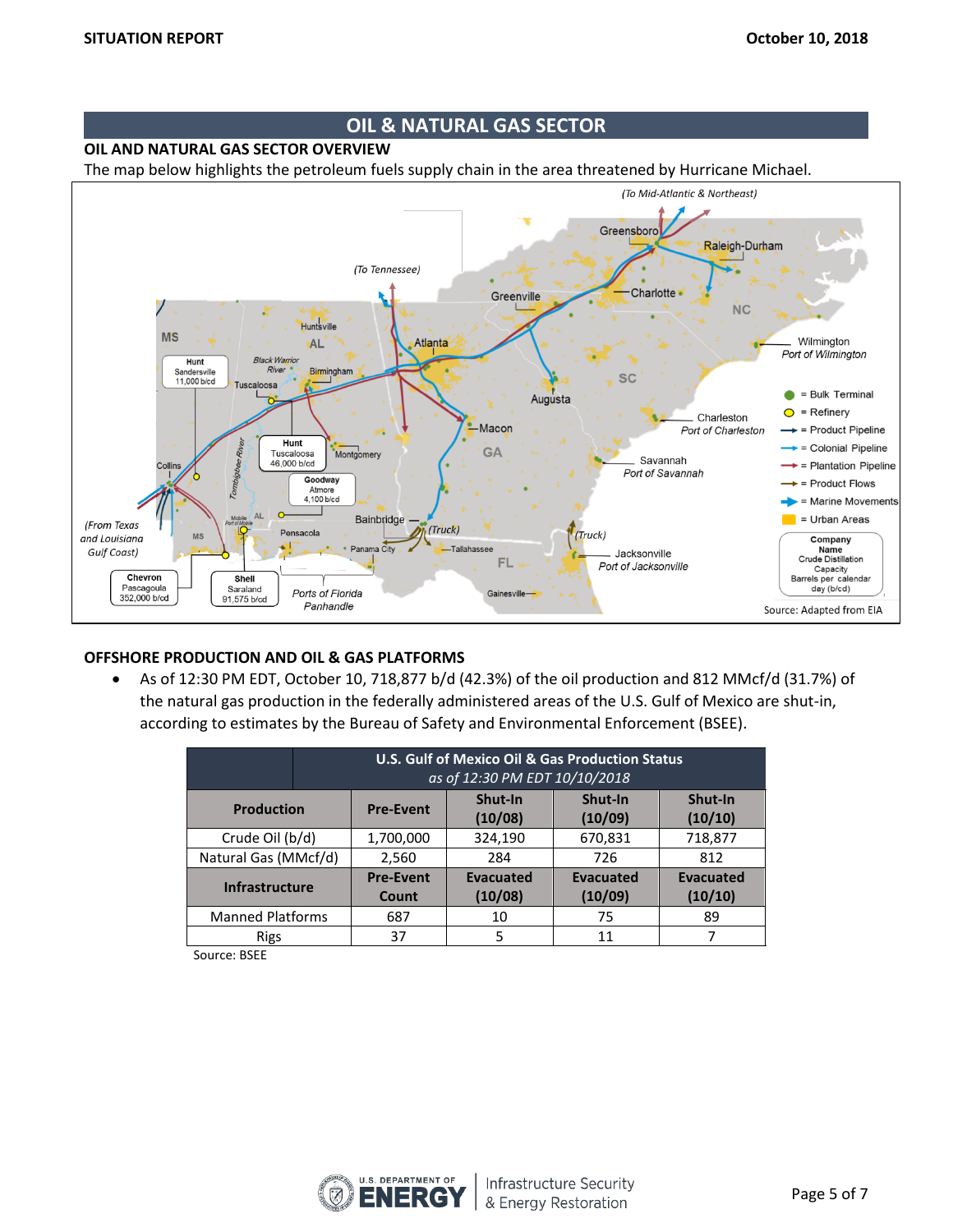### **PORTS**

- As of October 9, the Louisiana Offshore Oil Port (LOOP) has suspended operations at its Marine Terminal, which is the largest crude oil offloading facility in the United States. Currently, there are no interruptions in receipts or deliveries at LOOP's onshore Clovelly Hub storage facility. LOOP is executing its inclement weather plan and is closely monitoring the storm.
- The U.S. Coast Guard has set the following conditions for Gulf Coast and Southeast ports as a result of Hurricane Michael.

| Status of Southeast Ports as of 7:30 AM EDT 10/10/2018 |                  |                                                 |              |                    |         |                  |        |
|--------------------------------------------------------|------------------|-------------------------------------------------|--------------|--------------------|---------|------------------|--------|
|                                                        | Port             | <b>Status</b>                                   | Date         | 2016 Volumes (b/d) |         |                  |        |
| <b>Port Sector</b>                                     |                  |                                                 | <b>Stamp</b> | Products*          |         | <b>Crude Oil</b> |        |
|                                                        |                  |                                                 |              | <b>In</b>          | Out     | <u>In</u>        | Out    |
|                                                        | Mobile, AL       | Open with restrictions. Port Status Yankee.     | 10/08        | 4,000              | 136,000 | 210,000          | 12,000 |
| <b>Mobile</b>                                          | Pascagoula, MS   | Open with restrictions. Port Status Yankee.     | 10/08        | 13.000             | 114.000 | 156.000          | 2,000  |
|                                                        | Panama City, FL  | Closed. Port Status Zulu.                       | 10/09        | 7,697              |         |                  |        |
|                                                        | Pensacola, FL    | Closed. Port Status Zulu.                       | 10/09        | 10,273             |         |                  |        |
| Jacksonville                                           | Jacksonville, FL | Open with restrictions. Port Status<br>Whiskey. | 10/09        | 86,000             | 1,000   |                  |        |
| Savannah<br>Savannah, GA                               |                  | Open with restrictions. Port Status Yankee.     | 10/10        | 15,000             | 1,000   |                  |        |
| <b>Charleston</b>                                      | Charleston, SC   | Open with restrictions. Port Status X-Ray.      | 10/10        | 22,000             |         |                  |        |
| <b>North</b><br><b>Carolina</b>                        | Wilmington, NC   | Open with restrictions. Port Status X-Ray.      | 10/09        | 6,000              |         |                  |        |

\*Transportation fuels (gasoline, distillate, jet fuel) volumes only.

Source: U.S. Coast Guard [Homeport](https://homeport.uscg.mil/port-directory/honolulu), U.S. Army Corp of Engineers, EIA Company Level Imports

#### **FUEL STOCKS**

- For the week ending on September 28, the Lower Atlantic Region (WV, VA, NC, SC, GA, and FL) had 28.7 million barrels of total gasoline stocks, according to the Energy Information Administration (EIA). This is 15% higher than the 5-year average for this time of year.
- For the week ending on September 28, the Lower Atlantic Region had 12.1 million barrels of total distillate stocks, according to EIA. This is equivalent to the 5-year average for this time of year.

#### **RETAIL FUEL STATIONS**

• As of 12:00 PM October 10, 5.3% of Florida gas stations (including 33% of Florida Panhandle stations), 2.0% of Georgia gas stations, and 1.0% of Alabama gas stations were reported out-of-service due to lack of fuel, lack of power, or both, according to GasBuddy.com.